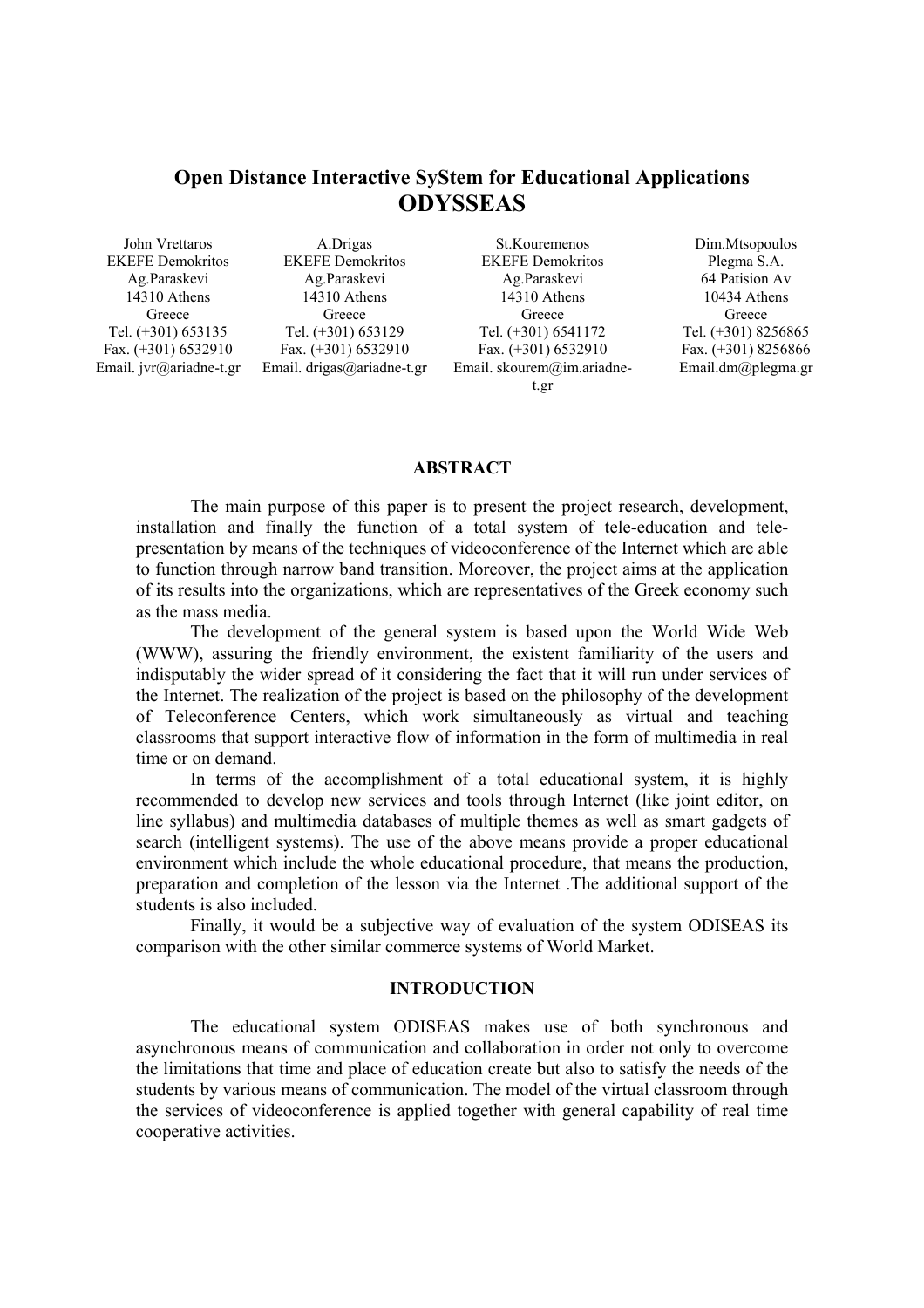Apart from the model of the virtual classroom, the model of the Supported Selfeducation is being used. One basic principle that rules the system of the tele-education in order to support self-education is the capability of the student not only to attend the lesson but also to intervene in the normal flow and structure of it (self-guidance). The philosophy of this model is learning centered.

## **DESCRIPTION**

The three participants will have one teleconference room each. The rooms will have a number of PC's connected in LAN (100Mbps) with which they will connect to the Internet (10Mbps). Four ISDN lines will connect the three teleconference rooms internally in order to improve the speed of the connection and the quality of teleconference Also through the ISDN connection the three participants will have a better control of the available bandwidth. This means that tasks such as multicast traffic of educational videos that will be necessary at certain times will not in any case overload the local network. For security reasons, each of the three rooms will not have access to the web through the LAN of another room.

Even though most of the real-time education and web-based education needs of the project will be covered by "ODISSEAS" software, for certain needs of the project the students will be able to use three other software packs WebCT, Classpoint and IP/TV.

In the above context our prime educational goal was to create a software that will combine synchronous and asynchronous methods of teaching, as an effort to overcome and education problems and to provide the student with the capability of being educated. There are four basic axes that define the services that "ODISSEAS" provides

- Real -time class (Teleconference servers, web browsing, real time display of class material)
- Self Education (Educational Scenarios for building a course, Syllabus Editor, Calendar)
- Communication Tools for the students (E-mail , Bulletin board, Chat, Discussion List)
- Examination and Evaluation. (Multiple choice and Matching quizzes as well as self tests for the students)

## **VIRTUAL CLASSROOM**

 The analysis of the general needs of the educational system and its services is centered on the following three steps of the educational procedure:

- Preparation of the virtual classroom
- Function of the virtual classroom
- Consolidation-evaluation

## **Preparation-Activities (Non synchronous stage)**

Design and determination of the parameters of the interactive environment of the lessons through the web by web browsers have been performed .The full material of the lessons of the Tele-education is stored into a local or distant (networked) database from which the user is able to acquire the information according to the principles of the design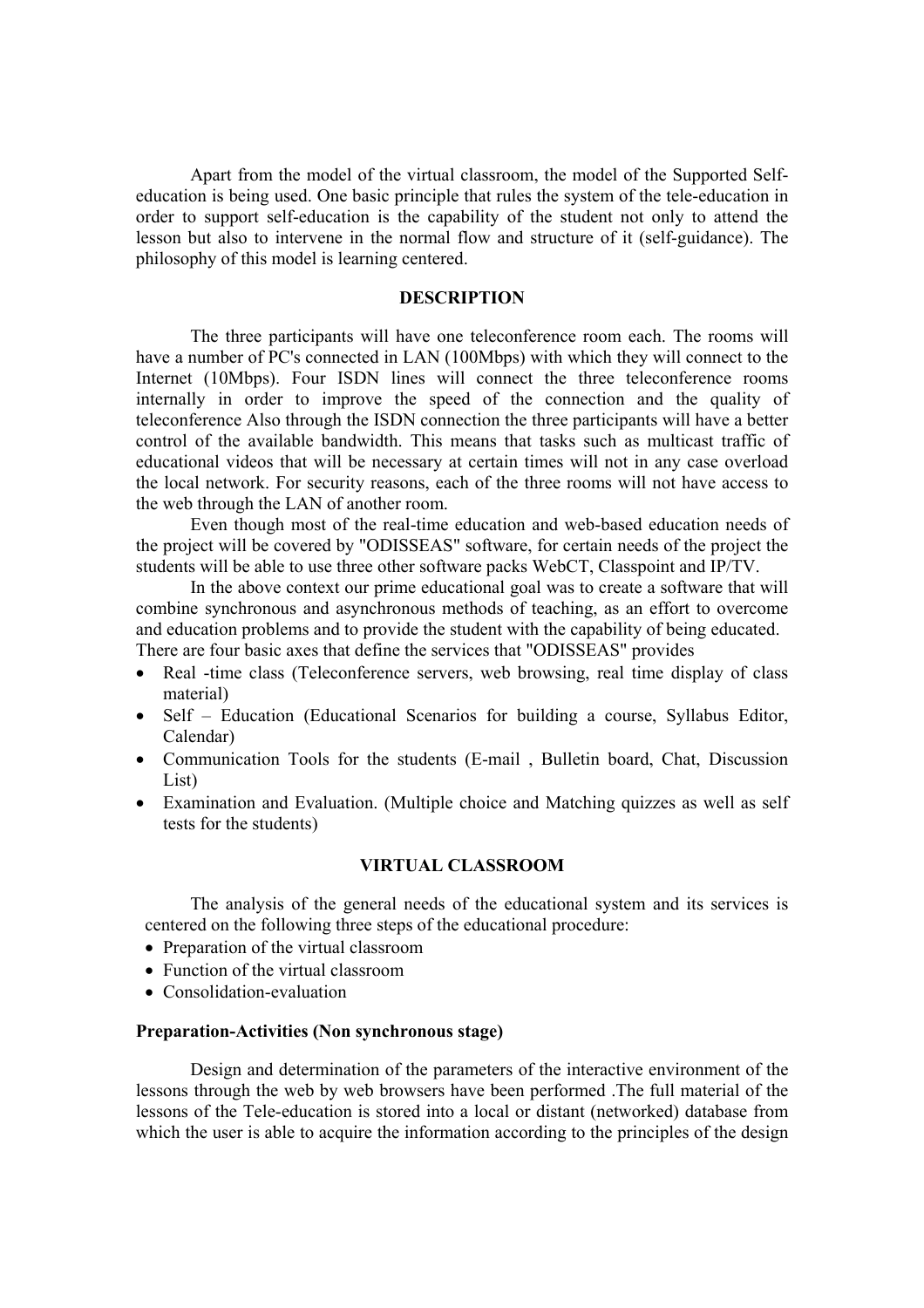of the distant education .On the one hand, the teacher has the opportunity to communicate with the specialists and announce the lesson and on the other hand ,the students are able to study the present material and pose the first questions.

#### **Operation of Virtual Class-Activities (Synchronous stage)**

 During the lesson the educator, through the system of videoconference, multipoint video/audio, text chat, shared whiteboards, web based pre-, post-, in class interactive program of questions, presents the material and the students can cooperate in groups .In addition, the system, by means of telepointers, inform the student to acquire additional material. Lastly, the whole procedure is registered so that the teacher as well as the student can use it in future.

#### **Non synchronous stage Post-class-Activities**

 The survey of the classroom concerns the part of the procedure as soon as the synchronous stage of the virtual classroom is completed. Certainly, it can be consisted by many stages and units of lessons .The material that has already been presented in the virtual classroom is accessible. There are questions of better understanding of the lesson, multiple tests so that there is a general view of the progress of the students.

There are four different types of accounts in "ODISSEAS", ADMINISTRATOR, PROFESSOR, STUDENT, and CONSULTANT. We have chosen to replace the account of the grader that already exists in other packs available in the market. Instead we created a new account, that of a consultant. The students of each class will be divided into different groups (randomly, or in any other way the professor chooses) and each group will be supervised by a consultant. A consultant will not only be responsible for grading the tests and quizzes of the students but also will also answer their questions, motivate them, encourage their cooperation with each other and stimulate their interest for the class. A more active role of the consultant has been one of our prime goals since we believe that this follows the new trends in educational systems. As far as the professor of the class is concerned, we tried in various ways to make the work easier and more effective. For this reason we have built a Class – Wizard with which the professor is able to chose before starting to design a course and the tools that he believes to be useful for his class. The Wizard will guide the designer step by step through the basic axis already described. Starting from the structure and the display of the course material (Before Class) and moving to the Real – Time class and eventually to the evaluation of the students, the professor and the course itself (After Class).

The design of an Expert system was also done in the above context.

So far the professor was able to place his course material electronically only with the standard structured method. This means that he had to create paragraphs, sections and subsections through which the student would navigate linearly. Such a scenario even though popular and easy to use does not take advantage in full, of the capabilities provided to the designer but computer technology. In this work we chose to allow the professor to place the material in other ways too, some of which might fit better his philosophy and the goals of his course. In "ODISSEAS" the professor can use some other educational scenarios for web- based education. We inserted an unstructured scenario by which the student can move through the pages by links. There can be several links in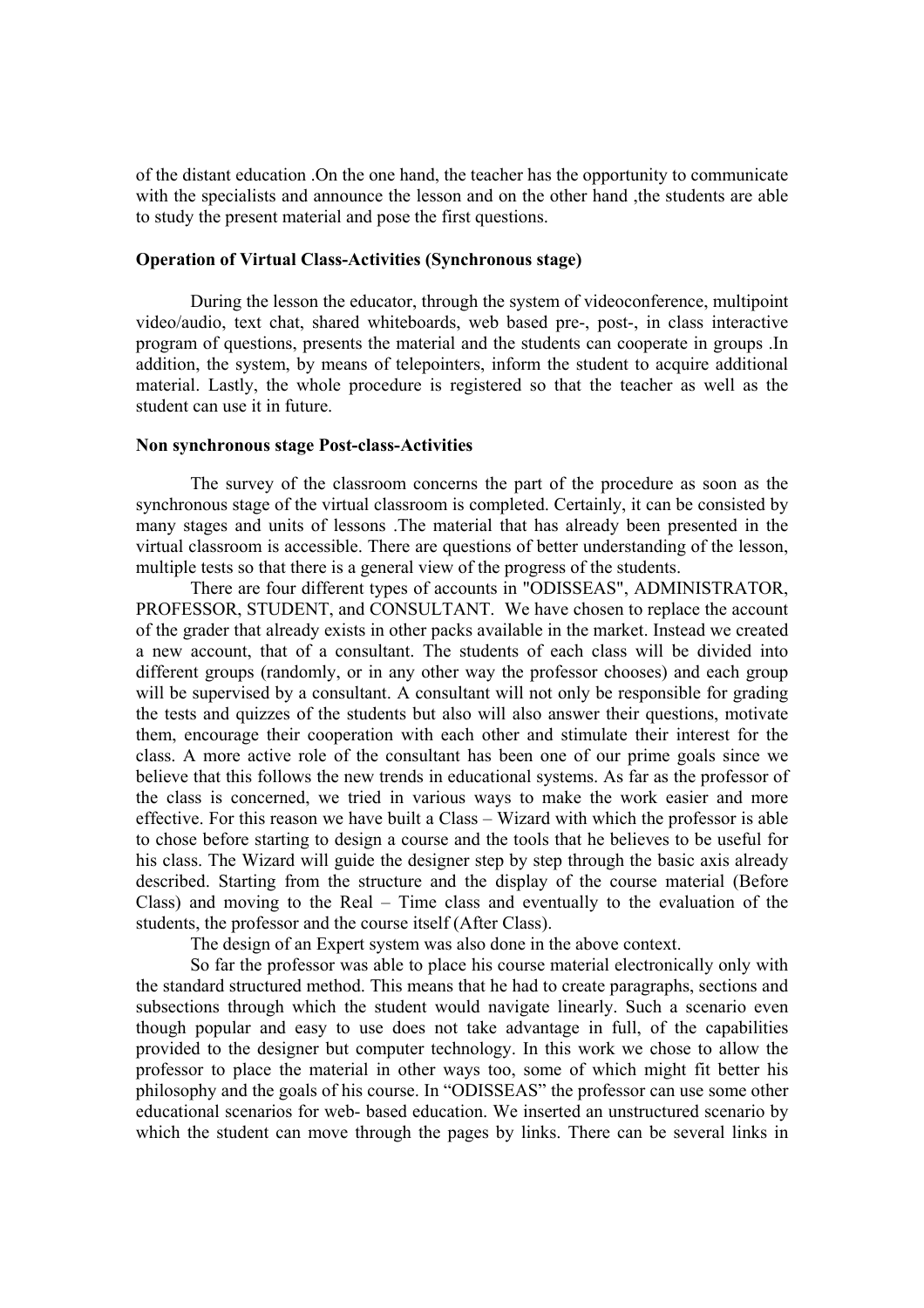each page, which lead to other pages and so the navigation of the student in this case will be more free and random according to his initiative, motivation and knowledge. Finally we also accounted for a knowledge driven scenario in which the student is asked a question which he has to answer correctly before proceeding to the next page. In this way the professor is able to use three tutorials, structured, unstructured, and Knowledge driven according to the amount of freedom he wants to give to his students and of course according to his personal beliefs and ideas.

#### **COMPARISON**

We have chosen to compare the most popular educational software packs. The criterions of choosing WebCT and ClassPoint are based on the fact that those programs are widely used in most applications. In addition, WebCT covers the needs of asynchronous education whereas ClassPoint is mostly use for Real-Time Class applications. Moreover, those packs are constantly adapting by new versions to the new needs and trends.

 The comparison of these packs will be done through three basic axes. Firstly, Communication and Interaction of Students, secondly Assessment and Evaluation Tools and thirdly Class Management. For each of those axes we have chosen the basic criterions for the comparison. For better understanding we constructed the tables below:

| <b>Criteria</b>              | <b>ODISSEAS</b>         | <b>WebCT</b>          | <b>Classpoint</b> |
|------------------------------|-------------------------|-----------------------|-------------------|
|                              |                         |                       |                   |
| Quizzes                      | Multiple<br>Choice,     | Multiple<br>Choice,   | Oral Exam         |
|                              | Matching<br>Essay,      | Matching and Essay    |                   |
|                              | Oral Exam               |                       |                   |
| <b>Assignment Submission</b> | for<br><b>Dropbox</b>   | <b>Dropbox</b><br>for | none              |
|                              | submission,             | submission, Grader    |                   |
|                              | Consultant              |                       |                   |
| Evaluation of Class<br>by    | SpecialForm             | none                  | none              |
| Student                      | distributed to Students |                       |                   |
| Evaluation of Professor by   | SpecialForm             | none                  | none              |
| Student                      | distributed to Students |                       |                   |

## **Assessment and Evaluation**

## **Communication and Interaction**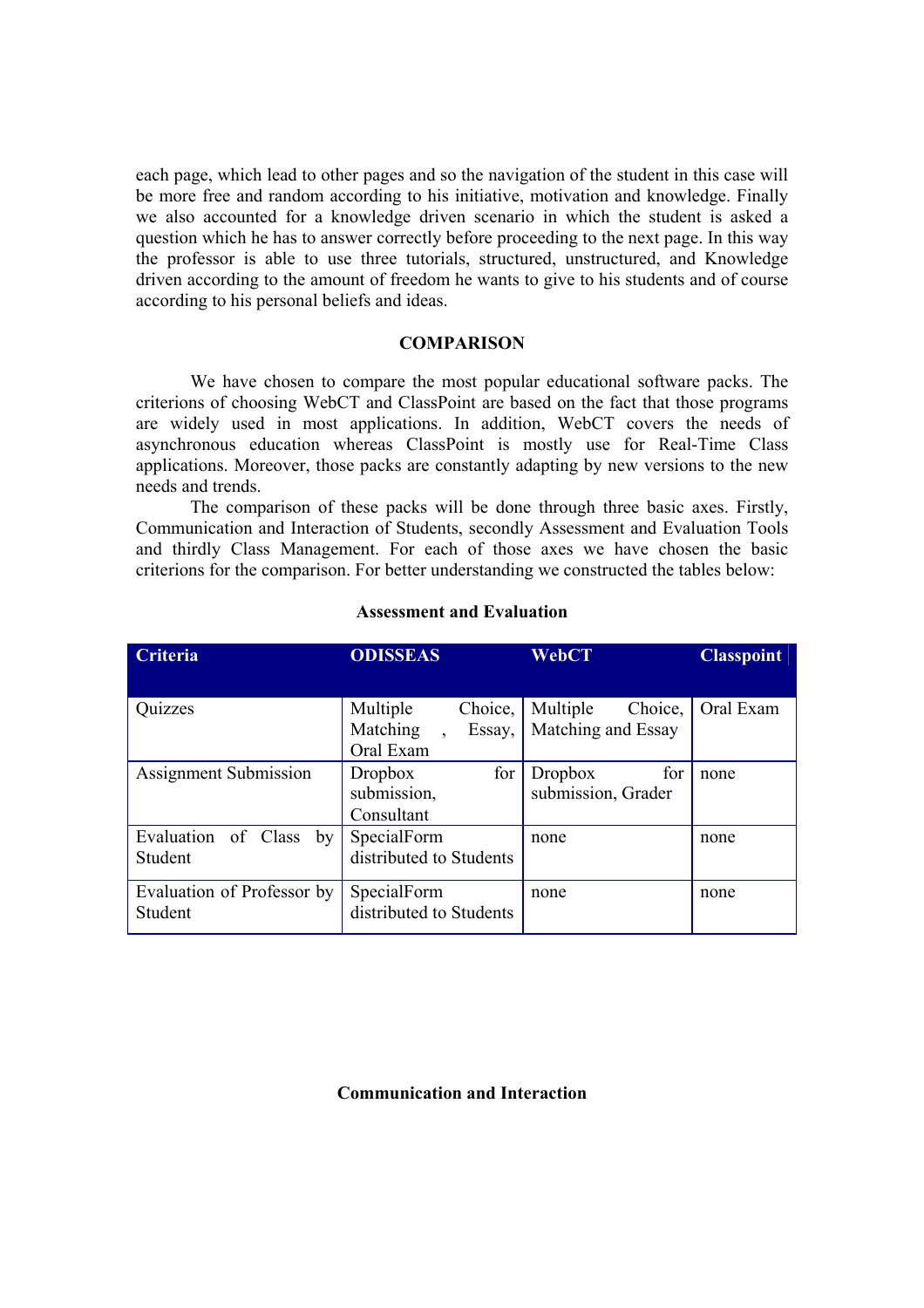| Criteria                         | <b>ODISSEAS</b>                                                                                 | <b>WebCT</b>                                 | <b>ClassPoint</b>                                    |
|----------------------------------|-------------------------------------------------------------------------------------------------|----------------------------------------------|------------------------------------------------------|
| Teleconference (Real time Class) | Teleconference<br>Servers,<br>Presentation<br>Online<br>Board,<br>Electronic<br>Course material | none                                         | Teleconference<br>Web<br>Servers,<br><b>Browsing</b> |
| <b>Intelligent Search Engine</b> | <b>Expert System</b>                                                                            | for<br>Search<br>Keywords                    | none                                                 |
| Announcements                    | Bulletin Board,<br>Homepage<br>announcements                                                    | Bulletin Board,<br>Homepage<br>announcements | Homepage<br>announcements                            |
| E-Mail                           | ODISEAS mail<br>server                                                                          | WebCt<br>mail<br>server                      | Normal<br>Inernet<br>Mail                            |
| Group Discussion                 | of<br>Groups<br>Students,<br>Consultant<br>Discussion<br>Discussion List                        | Rooms,                                       | none                                                 |
| Chat                             | Chat                                                                                            | Chat                                         | Chat                                                 |

# **Class Management**

| Criteria                  | <b>ODISSEAS</b>                                  | <b>WebCT</b>                                                               | <b>ClassPoint</b>                                                 |
|---------------------------|--------------------------------------------------|----------------------------------------------------------------------------|-------------------------------------------------------------------|
| <b>Account Management</b> | Four Password Protected<br>accounts              | Proffessor,<br>Student, Grader,<br>Administrator,<br>Password<br>protected | Instuctor,<br>Student,<br>Administrator,<br>Password<br>Protected |
| <b>Statistics</b>         | of<br>Statistical<br>Results<br>grades, e.t.c    | Statistical<br>Results<br>of<br>grades, e.t.c                              | none                                                              |
| <b>Student Tracking</b>   |                                                  |                                                                            |                                                                   |
| Tutorials                 | Structured,<br>Unstructured,<br>Knowledge Driven | Structured                                                                 | none                                                              |
| <b>Online Marking</b>     | <b>YES</b>                                       | <b>YES</b>                                                                 | none                                                              |

## **CONCLUSIONS**